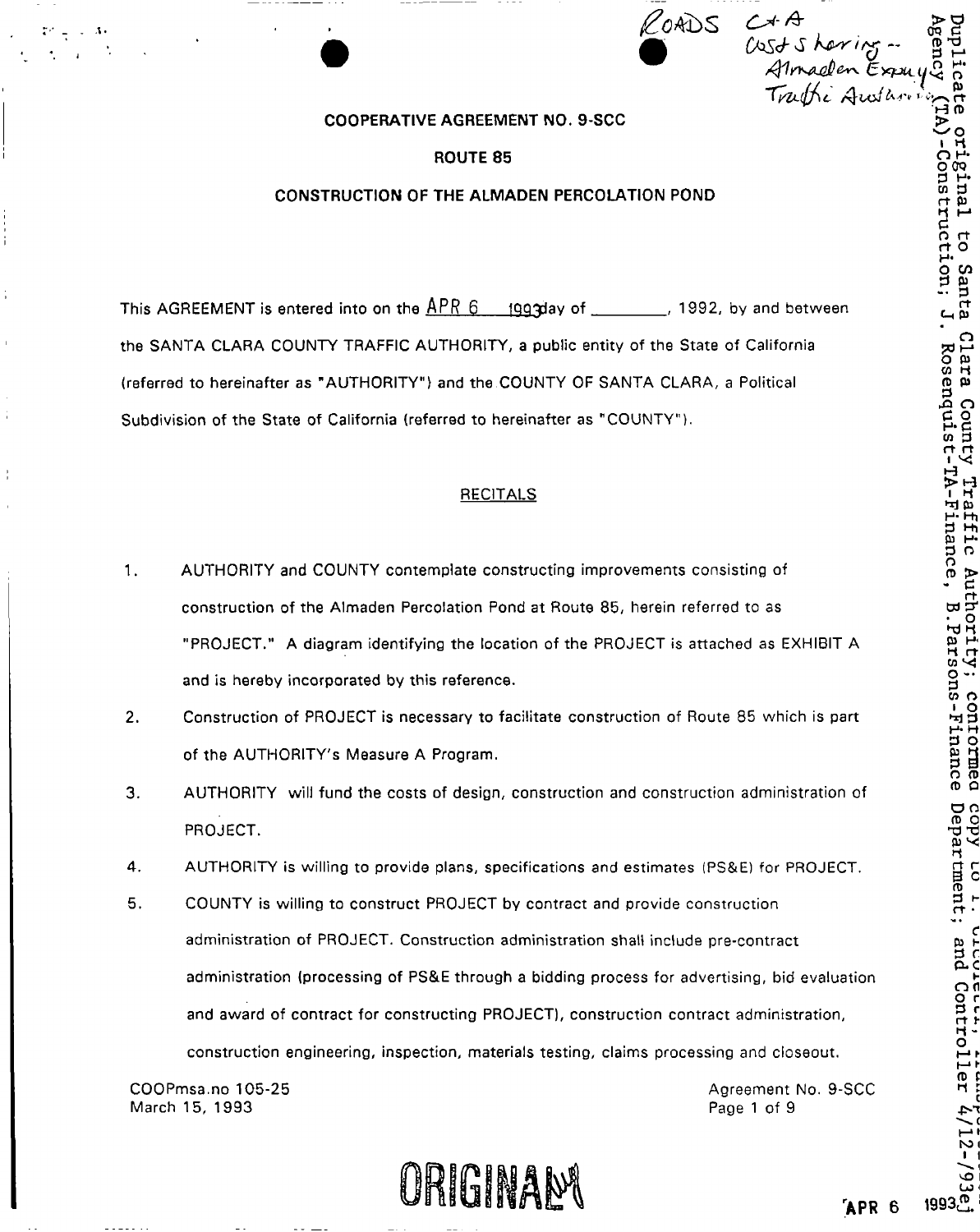- 6. AUTHORITY and COUNTY desire to use a system for electronic transfer of funds for payment of charges from AUTHORITY to COUNTY in order to facilitate transfer of said funds.
- 7. AUTHORITY and COUNTY do mutually desire to cooperate in the design, construction, and construction administration of the PROJECT, and to set forth herein the terms and conditions under which the PROJECT is to be designed, administered, constructed, and maintained.

Now, therefore, in consideration of the mutual covenants contained herein, the parties hereto agree as follows:

## **SECTION I**

#### **AUTHORITY AGREES:**

Ť.

 $\bar{\Gamma}$  $\frac{1}{1}$  $\bar{\Gamma}$ 

 $\bar{1}$ 

- 1. To provide plans, specifications, and estimates (PS&E) for PROJECT in accordance with applicable standards and guidelines at no cost to COUNTY.
- 2. To provide all permits and clearances required for PROJECT.
- 3. To bear hundred percent (100%), estimated to be \$1,337,269 , of the total actual cost of construction of PROJECT including all materials, supplemental work, changes and claims associated with construction of PROJECT.
- 4. To bear hundred percent (100%), estimated to be \$150,000, of the total cost of construction administration as defined in RECITALS, Article 6 above, including applicable

March 15, 1993 Page 2 of 9

COOPmsa.no 105-25 Agreement No. 9-SCC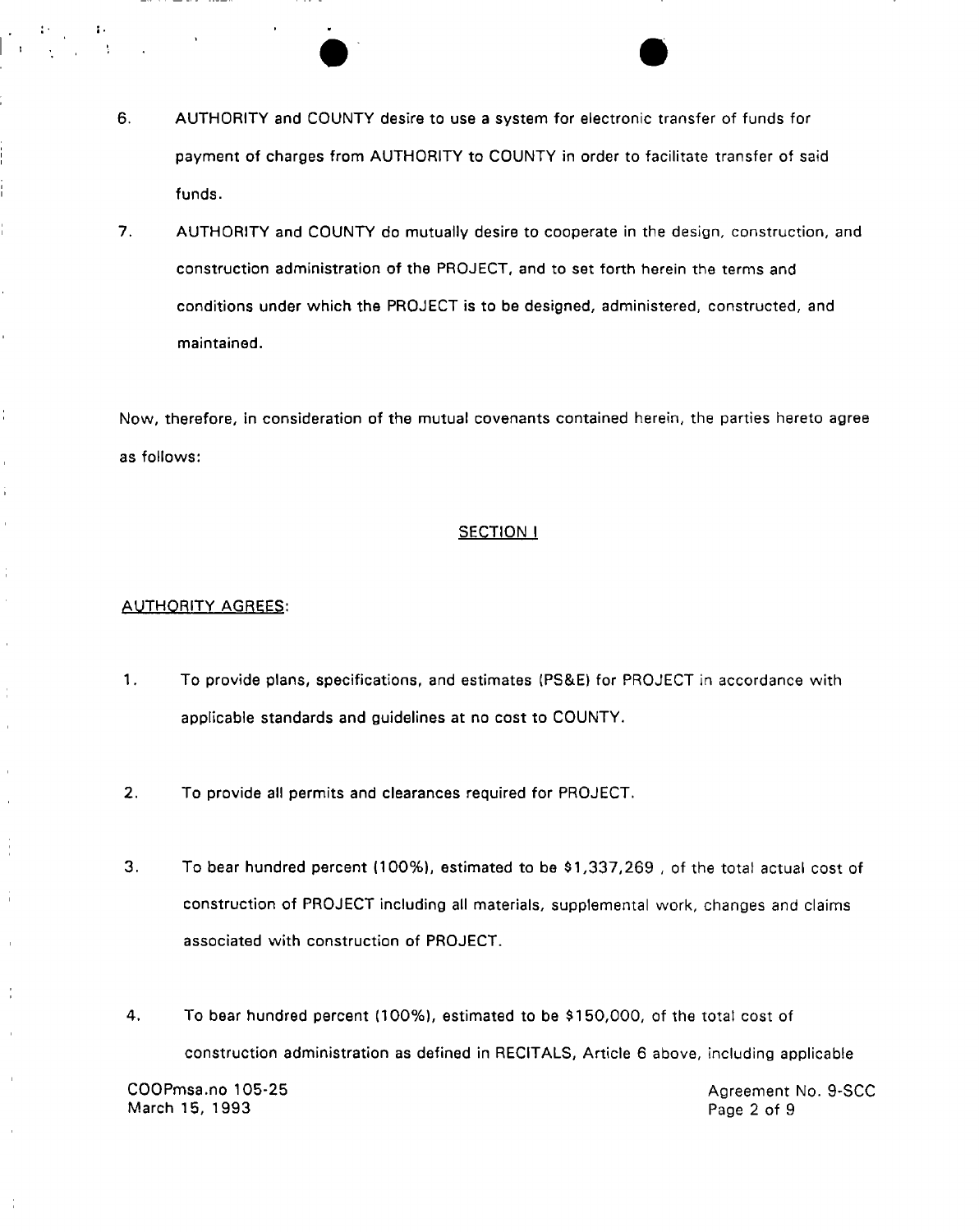overhead rates and in accordance with the control measures currently adopted by COUNTY.

- 5. That AUTHORITY'S obligation for the total actual cost of construction and construction administration required for PROJECT under this Agreement is \$1,487,269. This amount may be exceeded only by vote of AUTHORITY, the certified results of which will be incorporated into the Agreement without the necessity of a written amendment.
- 6. To pay COUNTY within thirty days after receipt of monthly invoice from COUNTY to cover AUTHORITY'S share of the estimated costs of construction administration for PROJECT.
- 7. To pay COUNTY within seven working days after receipt of an invoice from COUNTY as described in Section II, Article 5 below, for AUTHORITY'S share of the estimated cost of construction for PROJECT as set forth in this Agreement. Approval of charges will be performed by AUTHORITY after complete review of the complete invoice package. Subsequent to receipt of invoice from COUNTY, to notify COUNTY within fifteen working days of receipt of invoice on any discrepancies or questioned costs which until resolved shall be deducted from payment of future invoices from COUNTY.
- 8. To provide engineering support during construction of PROJECT which is included in the cost of construction administration.

COOPmsa.no 105-25 March 15, 1993

 $\overline{\phantom{a}}$ 

 $\overline{\phantom{a}}$ 

Agreement No. 9-SCC Page 3 of 9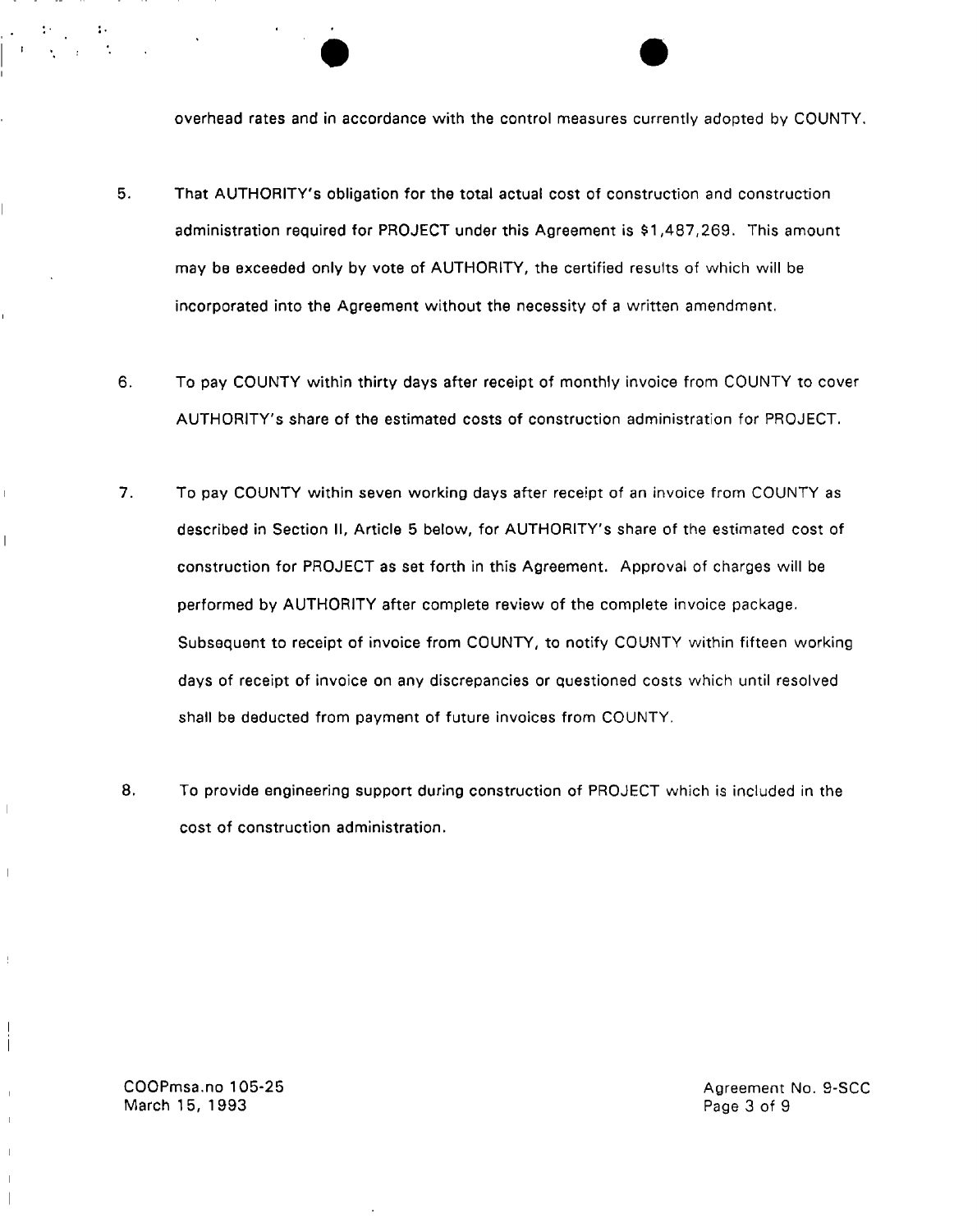## **SECTION II**

#### COUNTY AGREES:

÷

Ť.

 $\mathbb{I}$ 

Ĵ,

 $\mathbf{I}$ 

- 1. To proceed with PROJECT following execution of this cooperative agreement between COUNTY and AUTHORITY; or, in the event the PROJECT does not proceed for any reason, to so notify AUTHORITY.
- 2. To notify AUTHORITY of amount of construction contract award within ten days of award of said contract.
- 3. To construct PROJECT by contract in accordance with PS&E provided by AUTHORITY.
- 4. To provide, or arrange to have provided, construction administration for PROJECT as defined in RECITALS, Article 6 above.
- 5. To submit to AUTHORITY each four week period an invoice for AUTHORITY'S share of progress payments for costs of construction and construction administration of PROJECT as specified in this Agreement.
- 7. Upon receipt of invoice discrepancy notices from AUTHORITY, COUNTY will review discrepancy claims made by AUTHORITY and notify AUTHORITY of its agreement or disagreement with discrepancy notices.
- 8. If COUNTY approves discrepancy notices from AUTHORITY, COUNTY will issue a credit for amounts claimed in questioned billings.

COOPmsa.no 105-25 Agreement No. 9-SCC March 15, 1993 **Page 4 of 9**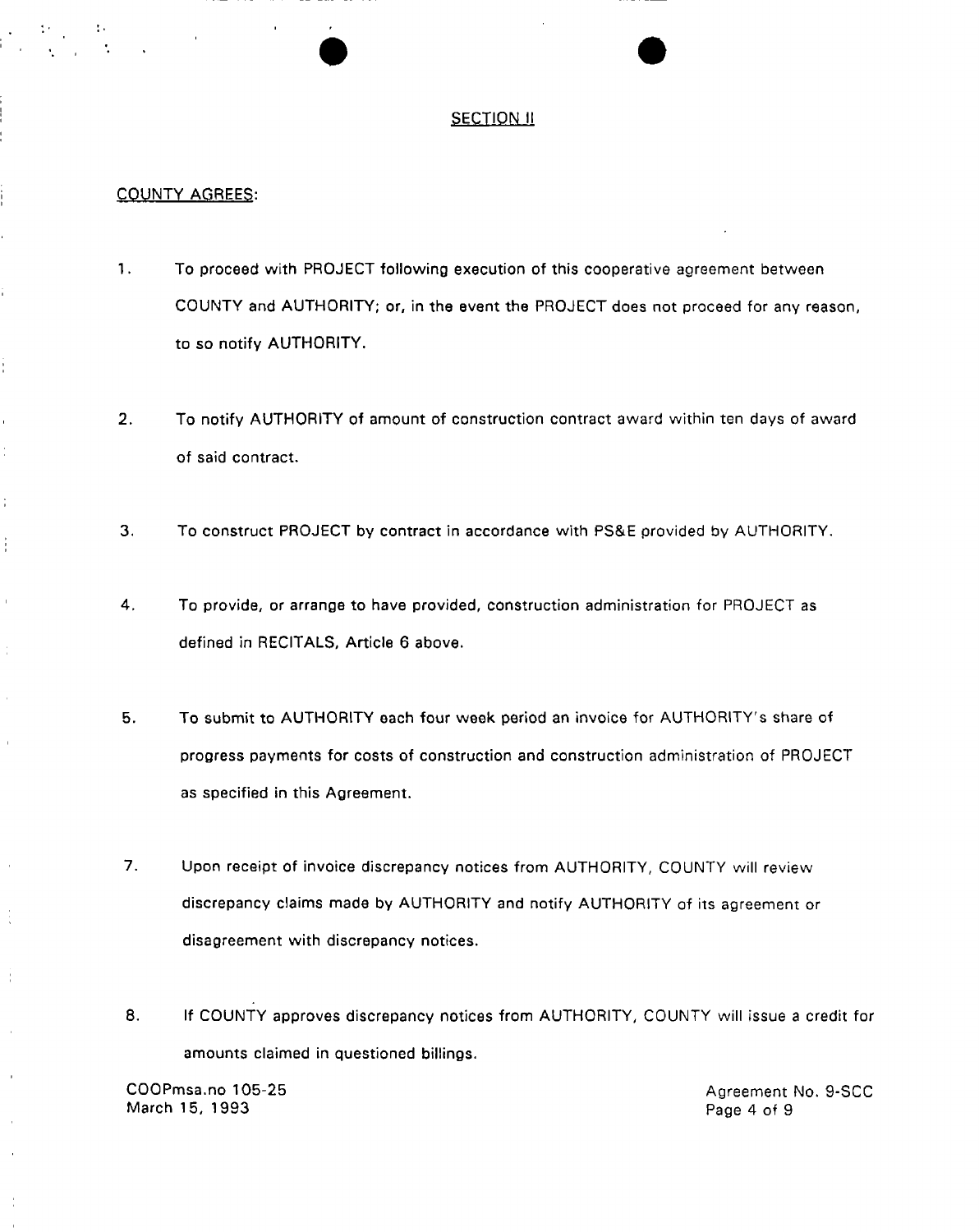- 9. To submit to AUTHORITY each month a construction progress report which describes the work performed and completed during the reporting period, states the cumulative percentage complete to date, and reports on change orders issued (current and cumulative), progress payments made (current and cumulative), and significant events affecting progress of the work, such as bad weather, work stoppages.
- 10. To submit to AUTHORITY for approval, prior to implementation, all change orders for PROJECT or extra work orders exceeding \$10,000, except when necessary for the safety of motorists and/or pedestrians or for the protection of property.
- 11. Within sixty calendar days of completion of PROJECT and all work incidental thereto to provide to AUTHORITY a detailed statement of the total actual costs of construction and construction administration of PROJECT. Within thirty days thereafter, to provide AUTHORITY an invoice for AUTHORITY'S share of additional costs for PROJECT, or refund for AUTHORITY overpayment, if appropriate.

COOPmsa.no 105-25 March 15, 1993

Î

Agreement No. 9-SCC Page 5 of 9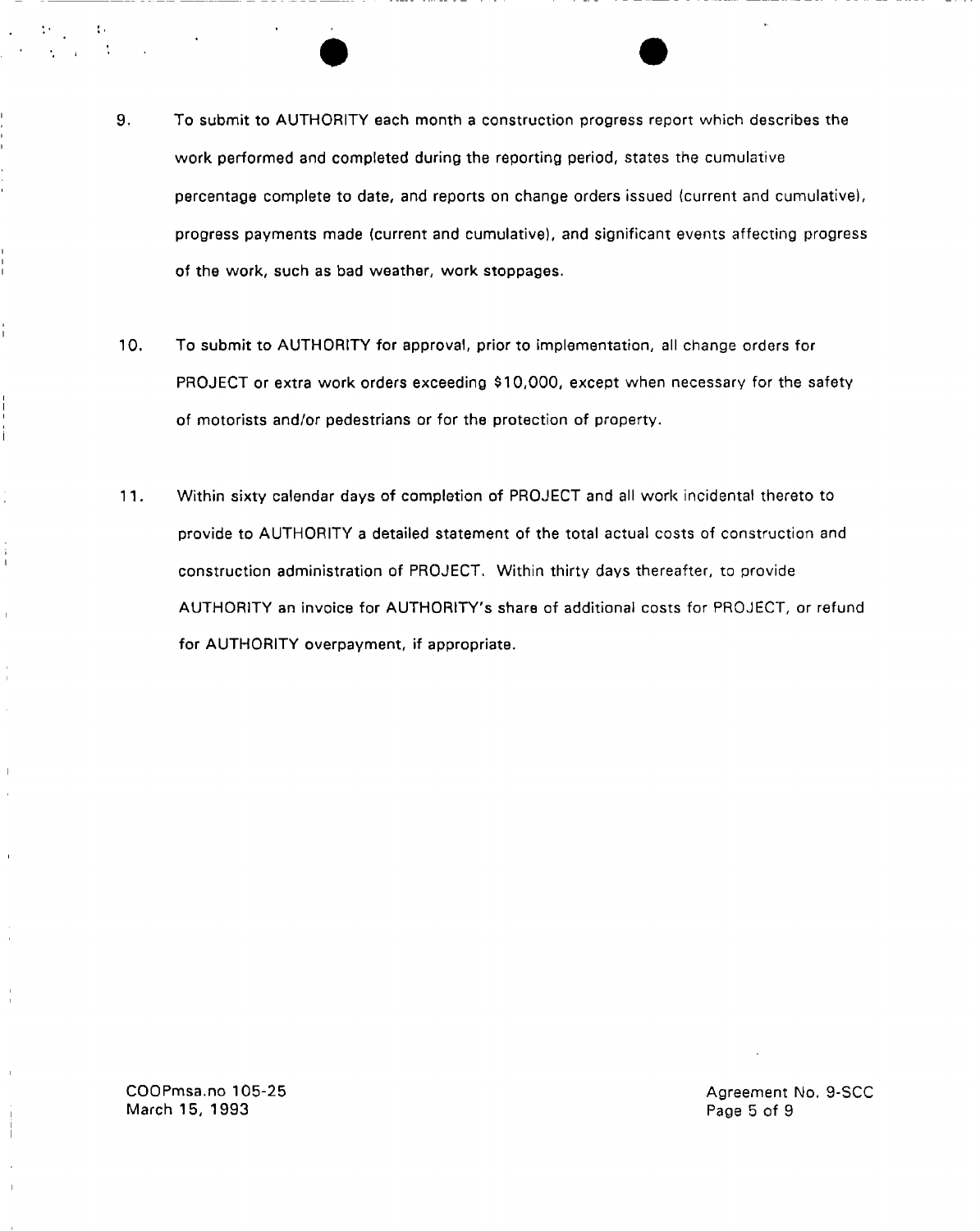#### **SECTION III**

#### IT IS MUTUALLY AGREED:

- 1. If the lowest responsible bid is more than ten percent (10%) above the Engineer's Estimate, AUTHORITY and COUNTY shall consult upon a course of action. If a course of action is not agreed upon within 25 calendar days after bid opening, this Agreement shall be deemed to be terminated by mutual consent pursuant to Article 2 of this Section III.
- 2. Prior to award of the construction contract for PROJECT this Agreement may be terminated by either AUTHORITY or COUNTY or by mutual consent. In the event of such termination, AUTHORITY shall bear one hundred percent (100%) of all PROJECT related costs incurred by COUNTY to date pursuant to this Agreement.
- 3. Should the value of the construction contract award be lower than the total estimated cost of construction of PROJECT, the estimated cost of construction and construction administration of PROJECT in Sections I and II above shall be proportionally reduced without the necessity of an amendment to this Agreement.
- 4. COUNTY'S goals for utilization of Disadvantaged Business Enterprise {DBE) will be included in the construction contract. The contract goals will be based on a technical analysis of contract items and certified DBE subcontractors in the area. COUNTY will award PROJECT to the lowest responsible bidder who meets the goals or who made, in the sole judgement of COUNTY, a good faith effort to do so.

COOPmsa.no 105-25 March 15, 1993

Ť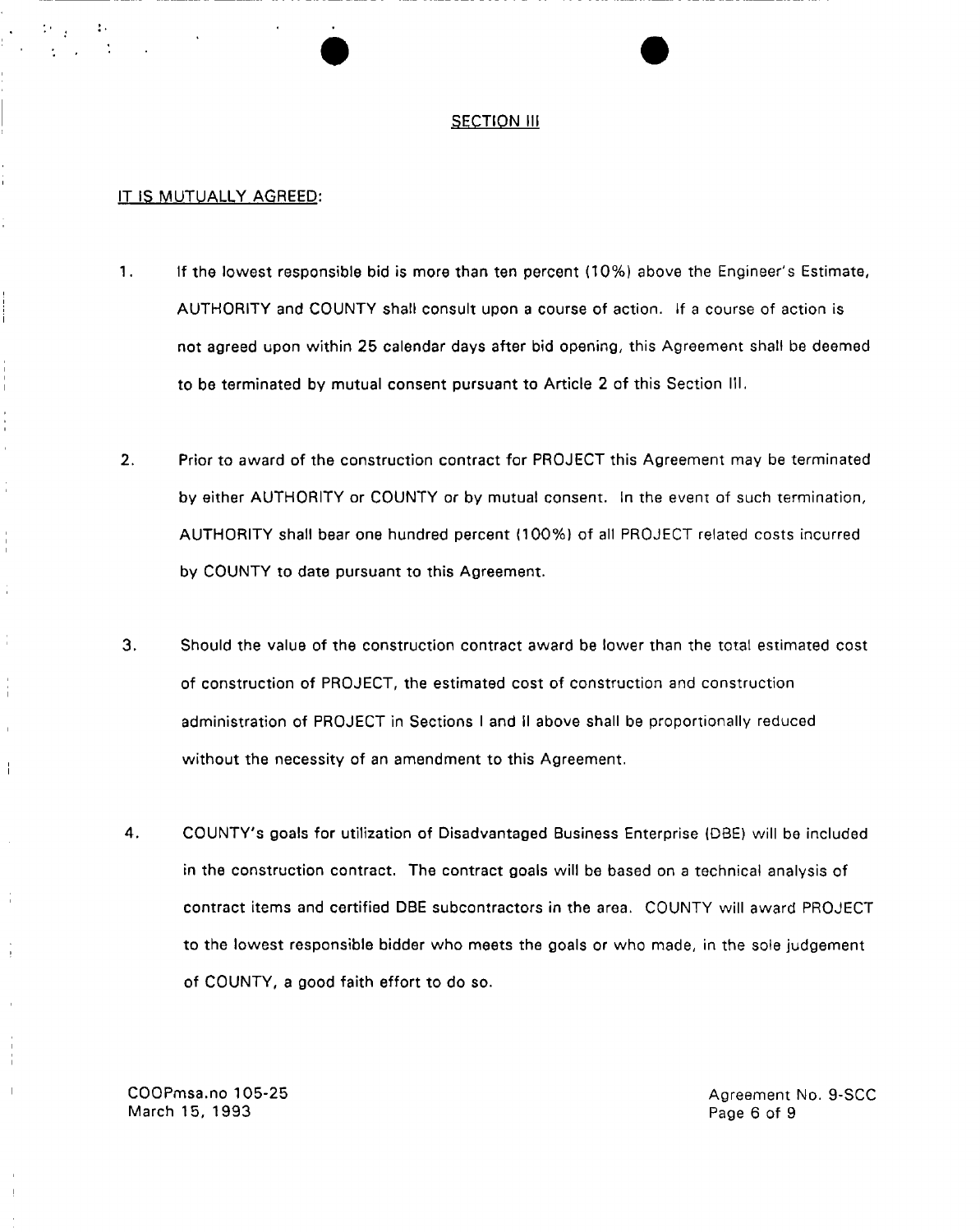- 5. If existing public and/or private utilities conflict with the construction of PROJECT, COUNTY and AUTHORITY will make all necessary arrangements for the protection, relocation or removal of said facilities with the AUTHORITY reimbursing the COUNTY for 100% of expenses incurred.
- 6. In the construction of PROJECT, authority may, at no cost to COUNTY furnish a representative, if it so desires. Said representative and COUNTY'S Resident Engineer will cooperate and consult with each other.
- 7. Upon completion of ail work under this Agreement, maintenance, ownership and title to all materials, equipment and appurtenances installed under this PROJECT will automatically be vested to AUTHORITY or its designee. No further agreement will be necessary to vest appropriate ownership and maintenance to AUTHORITY.
- 8. That neither AUTHORITY, nor any officer or employee thereof, shall be responsible for any damage or liability occurring by reason of anything done or omitted by COUNTY or any contractor hired by COUNTY under or in connection with any work, authority or jurisdiction delegated to COUNTY under this Agreement. It is also understood and agreed that, pursuant to Government Code Section 895.4, COUNTY shall fully indemnify and hold AUTHORITY harmless from any liability imposed for injury, as defined by Government Code Section 810.8, occurring by reason of anything done or omitted by COUNTY under this Agreement or in connection with any work, authority or jurisdiction delegated to COUNTY under this Agreement.
- 9. That neither COUNTY, nor any officer or employee thereof, shall be responsible for any damage or liability occurring by reason of anything done or omitted by AUTHORITY under COOPmsa.no 105-25 Agreement No. 9-SCC March 15, 1993 **Page 7 of 9**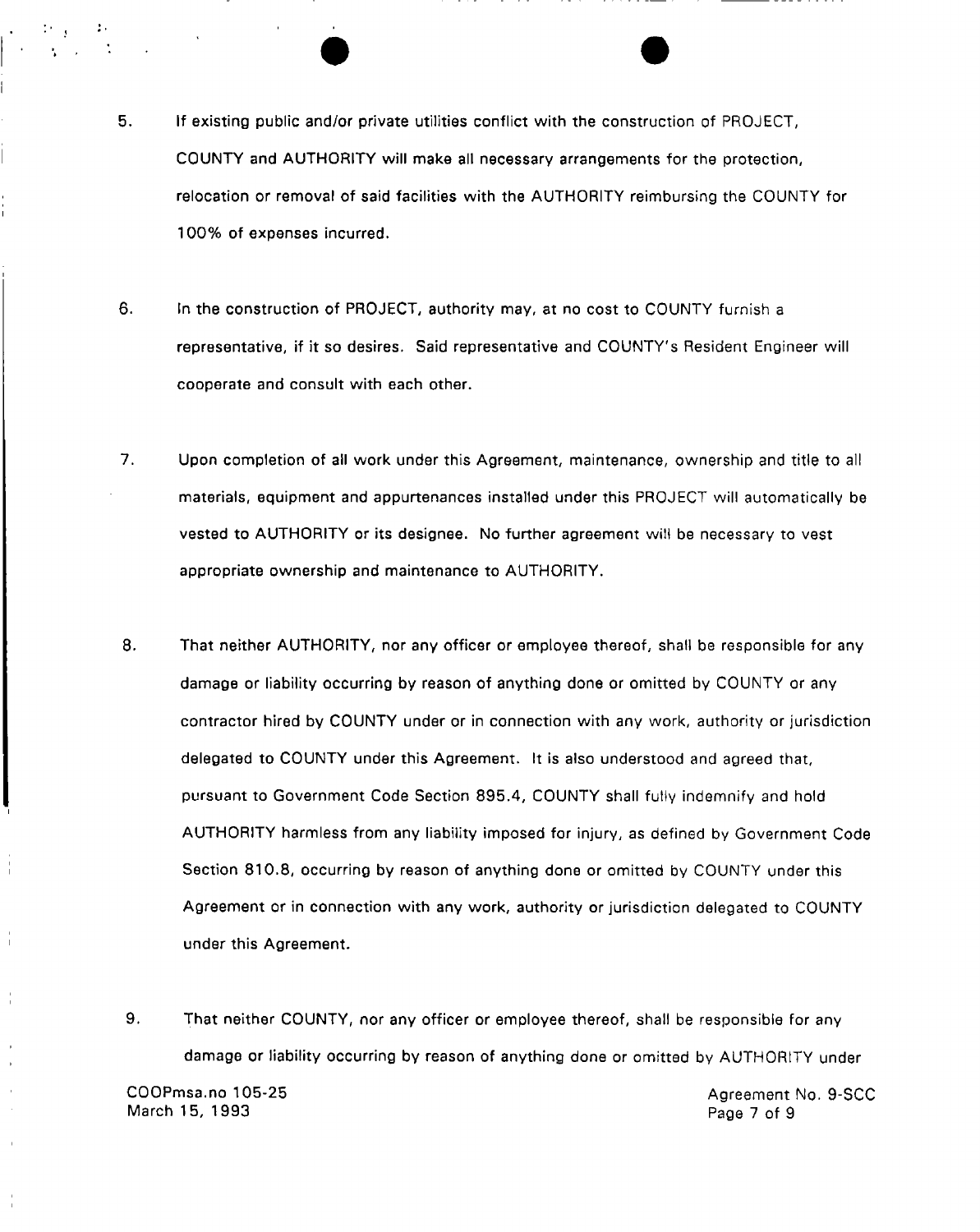or in connection with any work, authority or jurisdiction delegated to AUTHORITY under this Agreement. It is also understood and agreed that, pursuant to Government Code Section 895.4, AUTHORITY shall fully indemnify and hold COUNTY harmless from any liability imposed for injury, as defined by Government Code Section 810.8, occurring by reason of anything done or omitted by AUTHORITY under this Agreement or in connection with any work, authority or jurisdiction delegated to AUTHORITY under this Agreement.

COOPmsa.no 105-25 March 15, 1993

I.

 $\hat{\mathbf{r}}$ 

 $\overline{1}$ 

 $\mathbb{I}$ 

 $\overline{1}$ 

 $\frac{1}{1}$ 

 $\bar{a}$ 

Agreement No. 9-SCC Page 8 of 9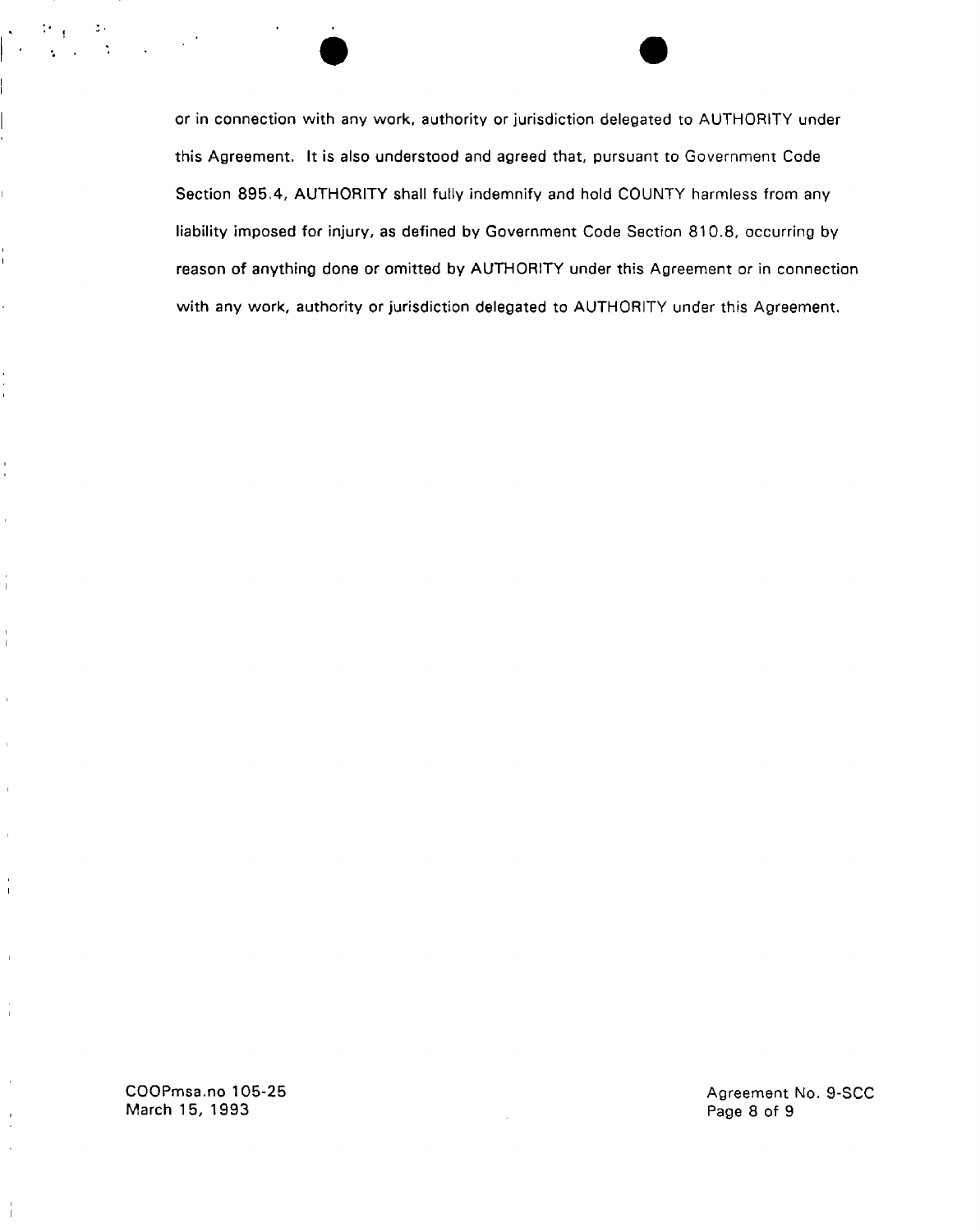10. Except as otherwise provided in Articles 1 and 2 of this Section III, the portions of this Agreement pertaining to the construction of PROJECT shall terminate upon completion and acceptance of the PROJECT by COUNTY and upon fulfillment by AUTHORITY and COUNTY of their respective financial obligations under this Agreement.

SANTA CLARA COUNTY TRAFFIC **AUTHORITY** 

B٧ MES T. BEALL **Chairperson** 

COUNTY OF SANTA CLARA

APR 6 1993" By Ion Gonzales

**Chairperson, Board of Supervisors** 

APPROVED AS TO FORM AND LEGALITY:

**tak** 

KEVIN D. ALLMAND Deputy County Counsel

APPROVED AS TO EQRM AND LEGALITY:  $22 - 93$ County Counsel

Attest:

÷.

PHYLLIS A PEREZ Clerloof the Board of Supervisors and Secretary, Traffic Authority

Attest:

PHYCLOS A PEREZ **CIctk** of the Board of Supervisors

COOPmsa.no 105-25 March 15, 1993

Agreement No. 9-SCC Page 9 of 9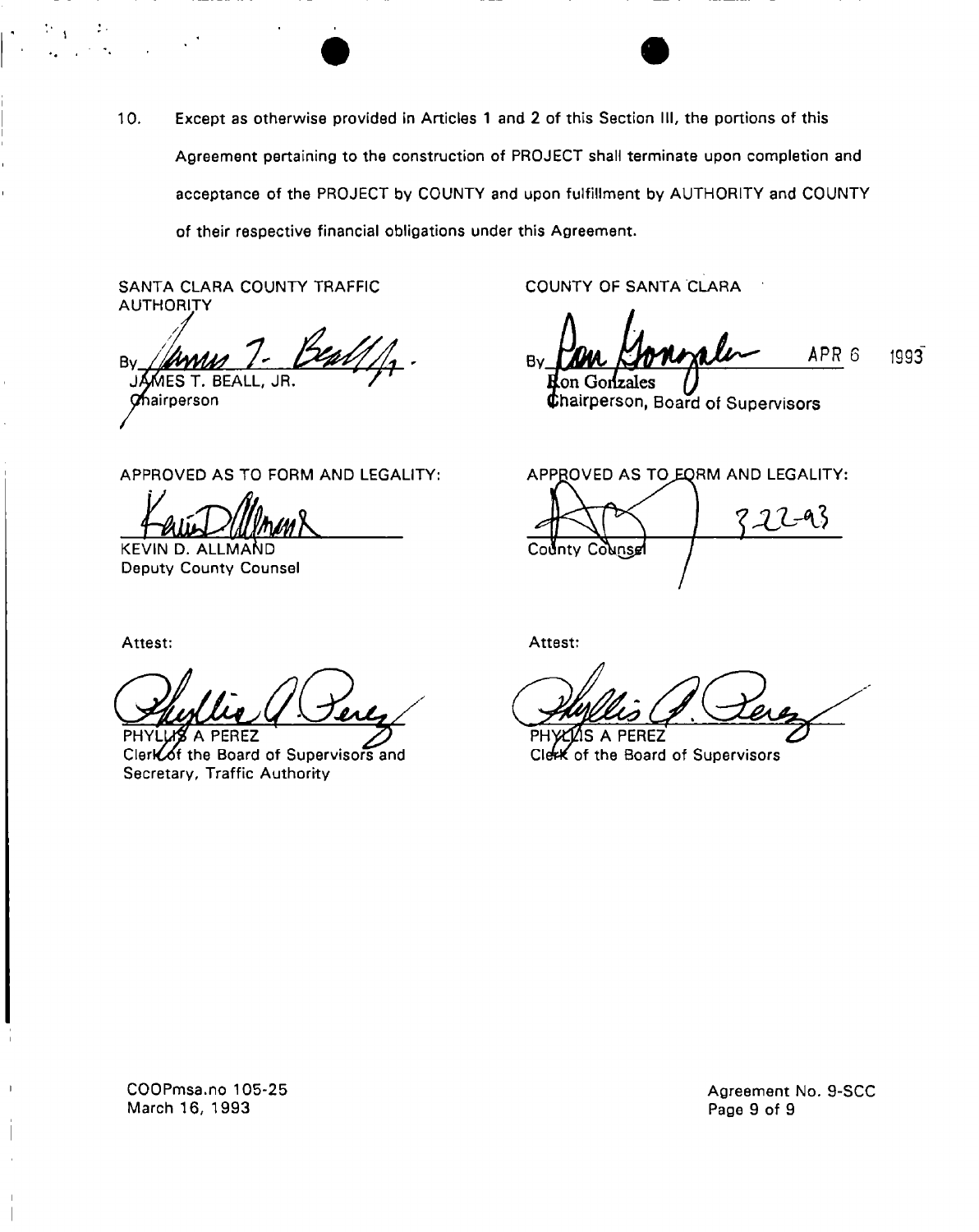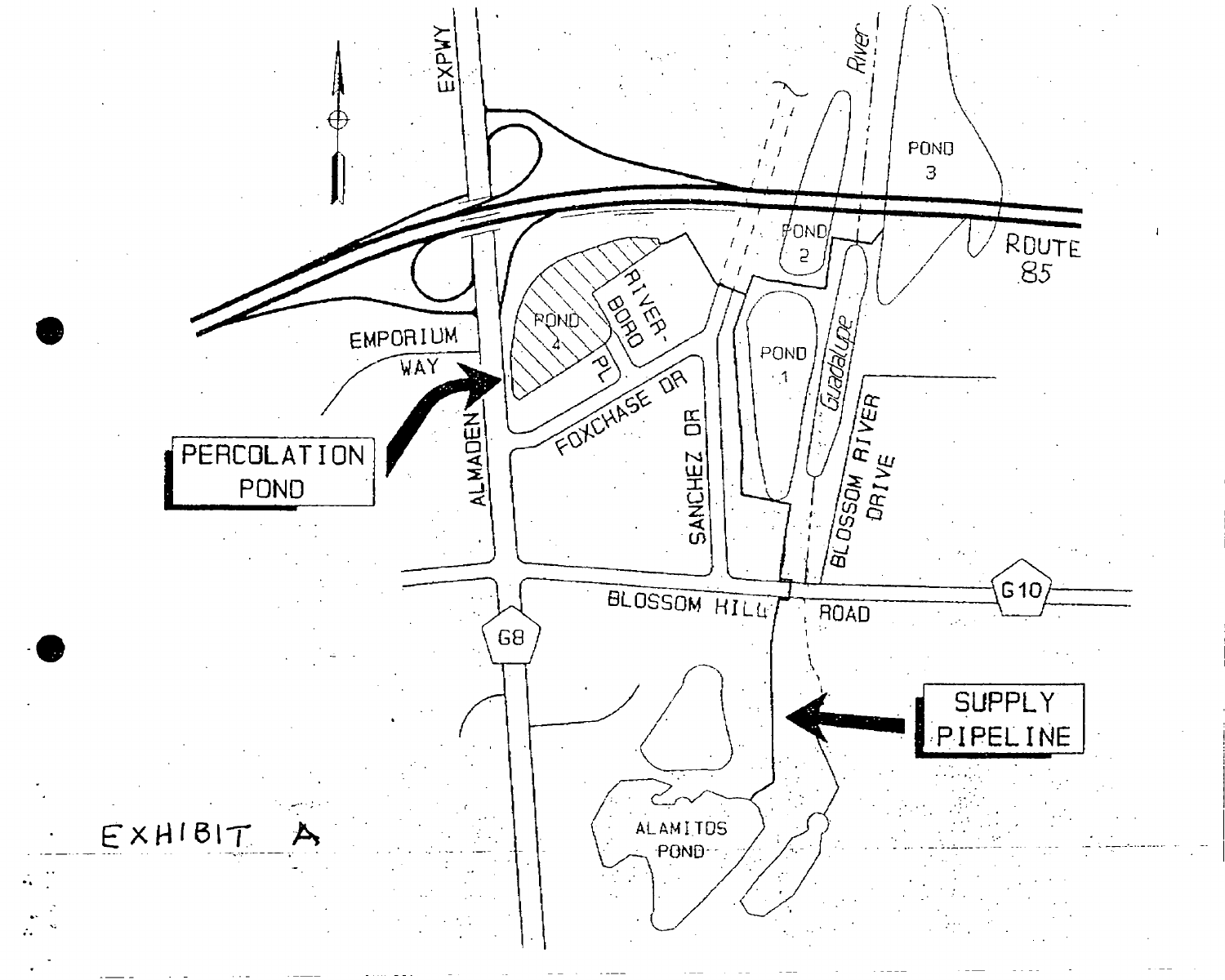|                                                 |                                                                                                                                                                                                    |                     | <b>Transportation Agency</b>                                                                                                           |                                                         |             |                                                                                                                                                                                                                               |  |
|-------------------------------------------------|----------------------------------------------------------------------------------------------------------------------------------------------------------------------------------------------------|---------------------|----------------------------------------------------------------------------------------------------------------------------------------|---------------------------------------------------------|-------------|-------------------------------------------------------------------------------------------------------------------------------------------------------------------------------------------------------------------------------|--|
| 1 North First Street<br>San Jose, CA 95134-1906 |                                                                                                                                                                                                    |                     | Santa Glara County Bus, Light Rail, Roads, Aviation                                                                                    | TRANSMITTAL MEMORANDUM<br>PAGE 1 of 2                   |             | S.D. 1                                                                                                                                                                                                                        |  |
|                                                 |                                                                                                                                                                                                    |                     | Prepared by T A Cicoletti<br>Reviewed by R B Parsons<br>Submitted by $S$ A Brugg<br>APPROVED: DIRECTOR $\overrightarrow{A\mathcal{U}}$ |                                                         |             | DATE: March 22, 1993                                                                                                                                                                                                          |  |
|                                                 |                                                                                                                                                                                                    |                     | TRANSIT DISTRICT BOARD:                                                                                                                |                                                         | Agenda Date | Item No.                                                                                                                                                                                                                      |  |
|                                                 |                                                                                                                                                                                                    |                     |                                                                                                                                        | COUNTY BOARD OF SUPERVISORS: Agenda Date April 6, 1993  |             | Item No.                                                                                                                                                                                                                      |  |
|                                                 |                                                                                                                                                                                                    |                     | TRANSPORTATION COMMISSION:                                                                                                             |                                                         |             |                                                                                                                                                                                                                               |  |
| ROM:                                            |                                                                                                                                                                                                    |                     | Design and Construction                                                                                                                | Scotty A. Bruce, Deputy Director                        |             |                                                                                                                                                                                                                               |  |
|                                                 |                                                                                                                                                                                                    |                     | AGREEMENT NO. 9-SCC, RT. 85)                                                                                                           |                                                         |             | SUBJECT: AGREEMENT BETWEEN THE SANTA CLARA COUNTY TRAFFIC AUTHORITY AND THE<br>COUNTY OF SANTA CLARA FOR ADVERTISING, CONTRACT ADMINISTRATION, AND<br>CONSTRUCTION OF THE ALMADEN EXPWY/RT. 85 PERCOLATION POND. (COOPERATIVE |  |
|                                                 |                                                                                                                                                                                                    | RECOMMENDED ACTION: |                                                                                                                                        |                                                         |             |                                                                                                                                                                                                                               |  |
|                                                 |                                                                                                                                                                                                    |                     | 1) Approve and execute the Agreement.                                                                                                  |                                                         |             |                                                                                                                                                                                                                               |  |
| 2)                                              | Approve the attached Appropriation modification form (F-85), appropriating<br>the expenditure and offsetting revenue for this Santa Clara County Traffic<br>Authority Measure A requested project. |                     |                                                                                                                                        |                                                         |             |                                                                                                                                                                                                                               |  |
|                                                 | FISCAL IMPLICATIONS:                                                                                                                                                                               |                     |                                                                                                                                        |                                                         |             |                                                                                                                                                                                                                               |  |
|                                                 | None.                                                                                                                                                                                              |                     |                                                                                                                                        |                                                         |             |                                                                                                                                                                                                                               |  |
|                                                 |                                                                                                                                                                                                    |                     |                                                                                                                                        | construction, engineering and inspection.               |             | The Traffic Authority will fund this project. Funds will be deposited to cover                                                                                                                                                |  |
|                                                 |                                                                                                                                                                                                    |                     |                                                                                                                                        | revenues from the Traffic Authority are being budgeted. |             | This action will appropriate \$1,487,269.00 to fund this project. Offsetting                                                                                                                                                  |  |
|                                                 | REASONS FOR RECOMMENDATION:                                                                                                                                                                        |                     |                                                                                                                                        |                                                         |             |                                                                                                                                                                                                                               |  |
|                                                 |                                                                                                                                                                                                    |                     |                                                                                                                                        | capacity to perform this work for the Authority.        |             | The Santa Clara County Traffic Authority has requested that Santa Clara County<br>advertise and administer this project. The Agency has the expertise and                                                                     |  |
|                                                 |                                                                                                                                                                                                    |                     |                                                                                                                                        |                                                         |             | Approved <i>J</i> Accepted Adopted Denied Presented                                                                                                                                                                           |  |
|                                                 |                                                                                                                                                                                                    |                     |                                                                                                                                        |                                                         |             | BY THE BOARD OF SUPERVISORS<br>OF THE COUNTY OF SANTA CLARA<br>Argillo M Perez, Clark of the Board<br>$Bv \n\subset$                                                                                                          |  |
|                                                 |                                                                                                                                                                                                    |                     |                                                                                                                                        |                                                         |             | Deput <b>y∕C¦ark</b>                                                                                                                                                                                                          |  |

 $(TA)$ -Construction, J.Rosenquist-TA-Finance, Controller,<br>
a Department  $4/12/93$  ej

o j H» CO

٥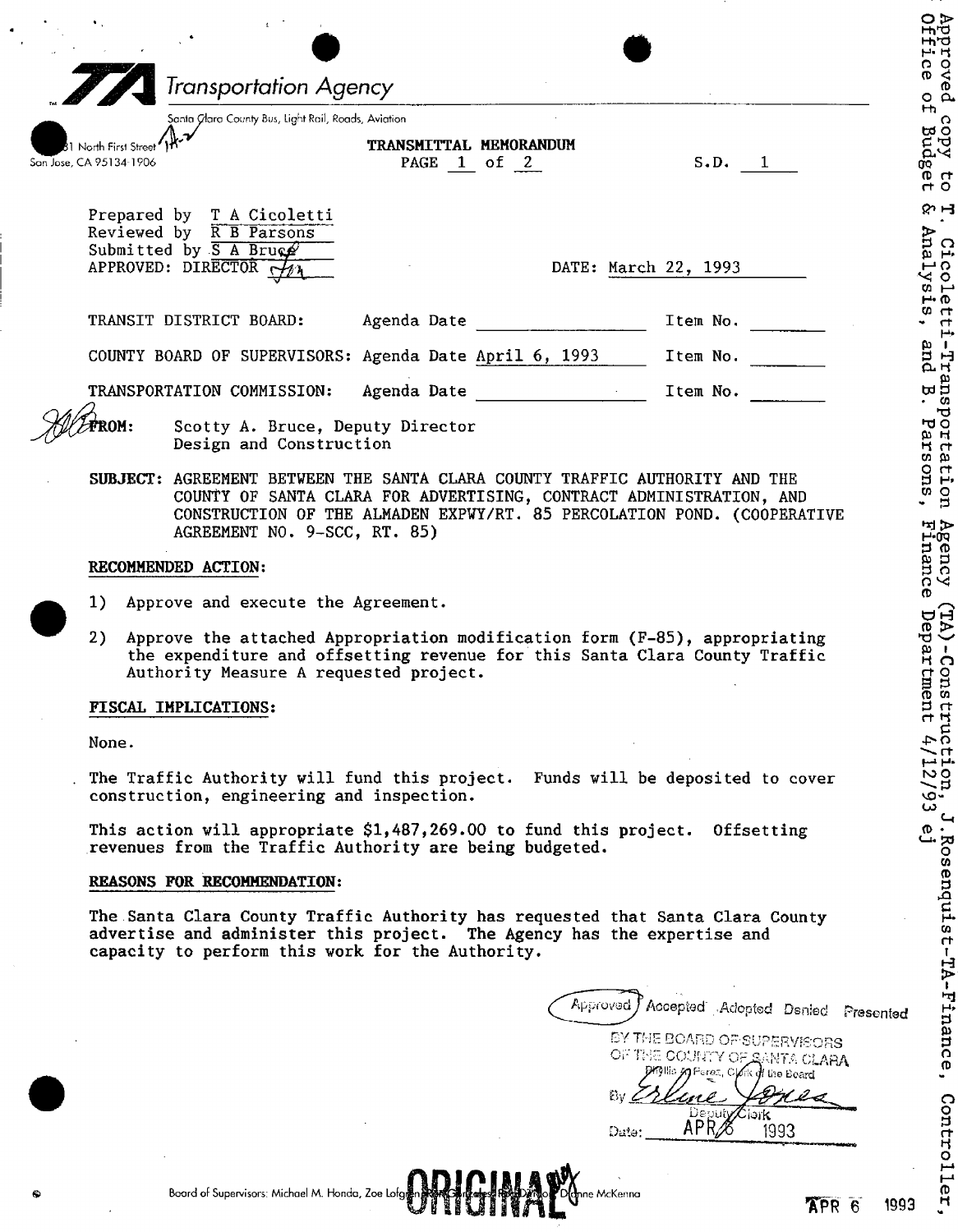Page \_2\_ of *2* 

 $\bullet$   $\bullet$ 

Date: March 22, 1993

COUNTY BOARD OF SUPERVISORS: Agenda Date: April, 6, 1993 Item:

SUBJECT: AGREEMENT BETWEEN THE SANTA CLARA COUNTY TRAFFIC AUTHORITY AND THE COUNTY OF SANTA CLARA FOR ADVERTISING, CONTRACT ADMINISTRATION, AND CONSTRUCTION OF THE ALMADEN EXPWY/RT. 85 PERCOLATION POND. (COOPERATIVE AGREEMENT NO. 9-SCC, RT. 85)

#### **BACKGROUND:**

The Santa Clara County Traffic Authority was formed and financed to build freeways in Santa Clara County. State Highway Route 85 was one of those freeway routes.

The construction of Route 85 destroyed an existing percolation pond. This agreement provides for the construction of a new percolation pond.

The County and The Authority agree that the County will construct the Percolation Pond by contract, and will advertise and administer the Percolation Pond construction contract.

Thee County and the Authority agree that the Authority will bear the total cost for construction of the Percolation Pond.

#### **STEPS FOLLOWING APPROVAL:**

1) An executed copy of the Agreement will be sent to:

Robert V. Scott Interim Executive Director Santa Clara County Traffic Authority 1754 Technology Drive, Suite 224 San Jose, CA 95110

2) Send copies of the fully executed Agreement to:

Ted Cicoletti - Transportation Agency Bill Parsons - County Treasurer Jerry Rosenquist - Transportation Finance

SAB:TAC:lr [1840]

Attachment cc: Robert W. Scott - SCC Traffic Authority David Downs - Bechtel JR SAB RBP J DM HK TAC